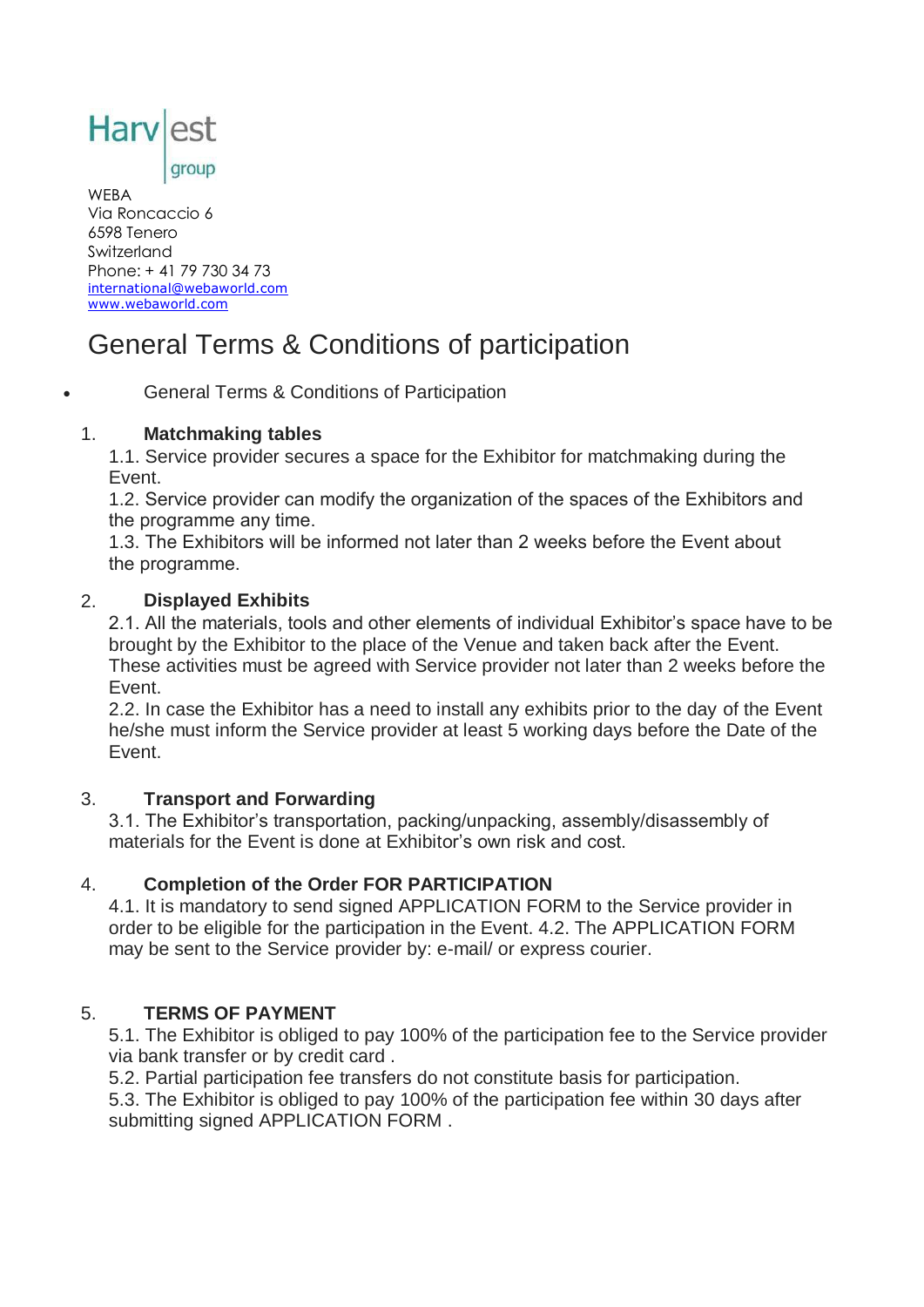# 6. **CANCELLATION OF PARTICIPATION – WITHDRAWAL FROM THE CONTRACT**

6.1. The Participation fee is not refundable .

6.2. If Exhibitor withdraws from participation and WEBA already collect the Partecipation fees no refund will be made.

## 7. **INSURANCE**

7.1. The Service provider is not responsible for any losses, damage, destruction or theft during the Event as well as prior and after it.

7.2. The Exhibitor agrees to follow the rules and regulations of the Venue.

7.3. Any practice against Swiss laws as well as these GENERAL TERMS AND CONDITIONS OF PARTICIPATION, gives Service provider the right to terminate the contract. The Exhibitor has no right to claim damages.

7.4. All the damage done to the Venue, installations and people at the event is full responsibility of the Exhibitor.

# 8. **SITE LEASING**

8.1. The matchmaking space is provided to the Exhibitor, which is approved by the Service provider.

8.2. Exhibitor's space may be accessible to another exhibitor (co-exhibitor), only if the application is approved by the Service provider.

# 9. **EXHIBITS AND CONSTRUCTION REGULATIONS**

9.1. The Service provider has the right not to accept certain exhibits that can cause damage to the Venue and people.

9.2. All matchmaking spaces of the Exhibitor must be supervised during the opening hours by an authorized representative of the Exhibitor.

9.3. Fixing of exhibits to walls, ceilings, columns or floors of the Venue can be done only if approved by the Service provider.

9.4. The Exhibitor is not allowed to screw, nail, support and glue any objects that are permanent elements of the Venue construction.

9.5. Pass ways must always be clear and no exhibit is allowed to be displayed in the pass way to cause any obstacles for the flow of audience of the Event.

# 10. **FIRE PROTECTION REGULATIONS**

10.1. All fire fighting regulations must be taken into consideration and followed before, during and after the Event.